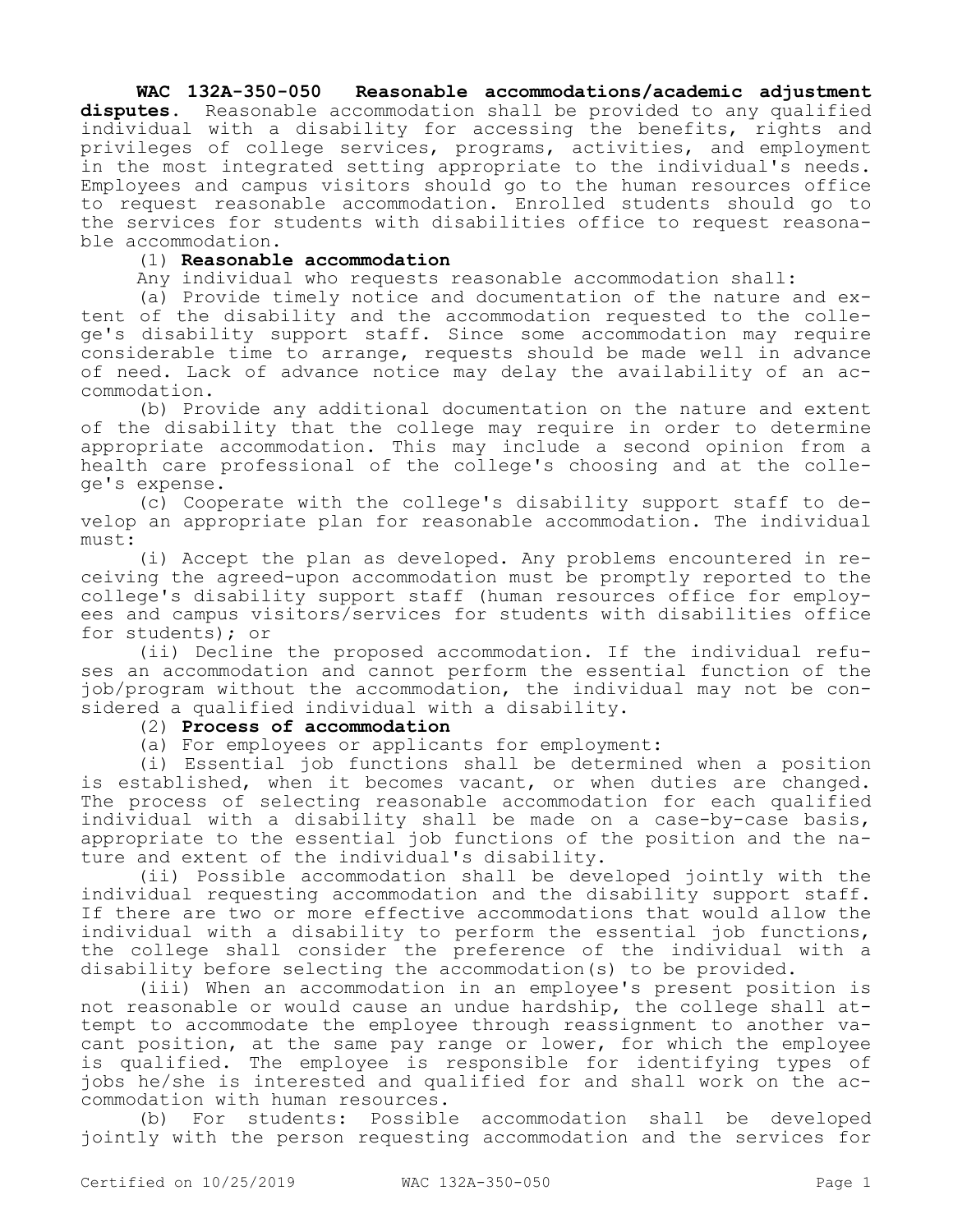students with disabilities office. The request for accommodation must be made to the services for students with disabilities office. The process of selecting accommodation(s) for each qualified student with a disability shall be made on a case-by-case basis, appropriate to the nature and extent of the student's qualified disability.

# (3) **Course equivalency**

The college recognizes that certain disabilities may preclude a student from successfully completing a specific course requirement for a degree even when reasonable accommodation(s) are in place. The college recognizes its obligation to accommodate students with disabilities without compromising the integrity of the academic program. Therefore, every student enrolled in a degree program is required to meet the academic requirements demonstrated as essential to the program of instruction being pursued.

The college recognizes that altered methods of course delivery and/or providing reasonable accommodations will enable most students with disabilities to successfully complete course requirements except in unusual circumstances. Once given reasonable accommodation(s), the student must attempt to complete the required course. If the student attempted and was unable to complete the course, the student may request a course equivalency under this procedure.

Course equivalency shall only be approved when such equivalency is consistent with the academic requirements demonstrated as essential to the program of instruction being pursued. Requests for equivalency for a required course shall only be considered when a qualified student with a disability has demonstrated that, even with accommodations provided by the college, the student is unable to complete the course solely because of a disability.

All requests for course equivalency shall be submitted to the services for students with disabilities office within a year from the academic quarter that the course was attempted and shall include the following information:

(a) A description of the accommodations previously provided to the student for the course;

(b) An explanation of the relationship of the student's disability to the lack of success in completing the course;

(c) A proposed substitute course, if known;

(d) A statement by the student that a good faith effort has been made to complete the required course with accommodations; and

(e) A release signed by the student, authorizing the special needs academic advisory committee to review the documentation on the student's disability and to contact the evaluating doctor or psychologist.

The dean of student services shall forward the request, with documentation, for review by the special needs academic advisory committee.

(4) **Special needs academic advisory committee**

All requests for course equivalency shall be submitted to the special needs academic advisory committee. The student or designated advocate requesting equivalency shall have an opportunity to address the committee.

The special needs academic advisory committee is comprised of the following:

• An instructional services administrator;

• A faculty member from the department in which the course is offered;